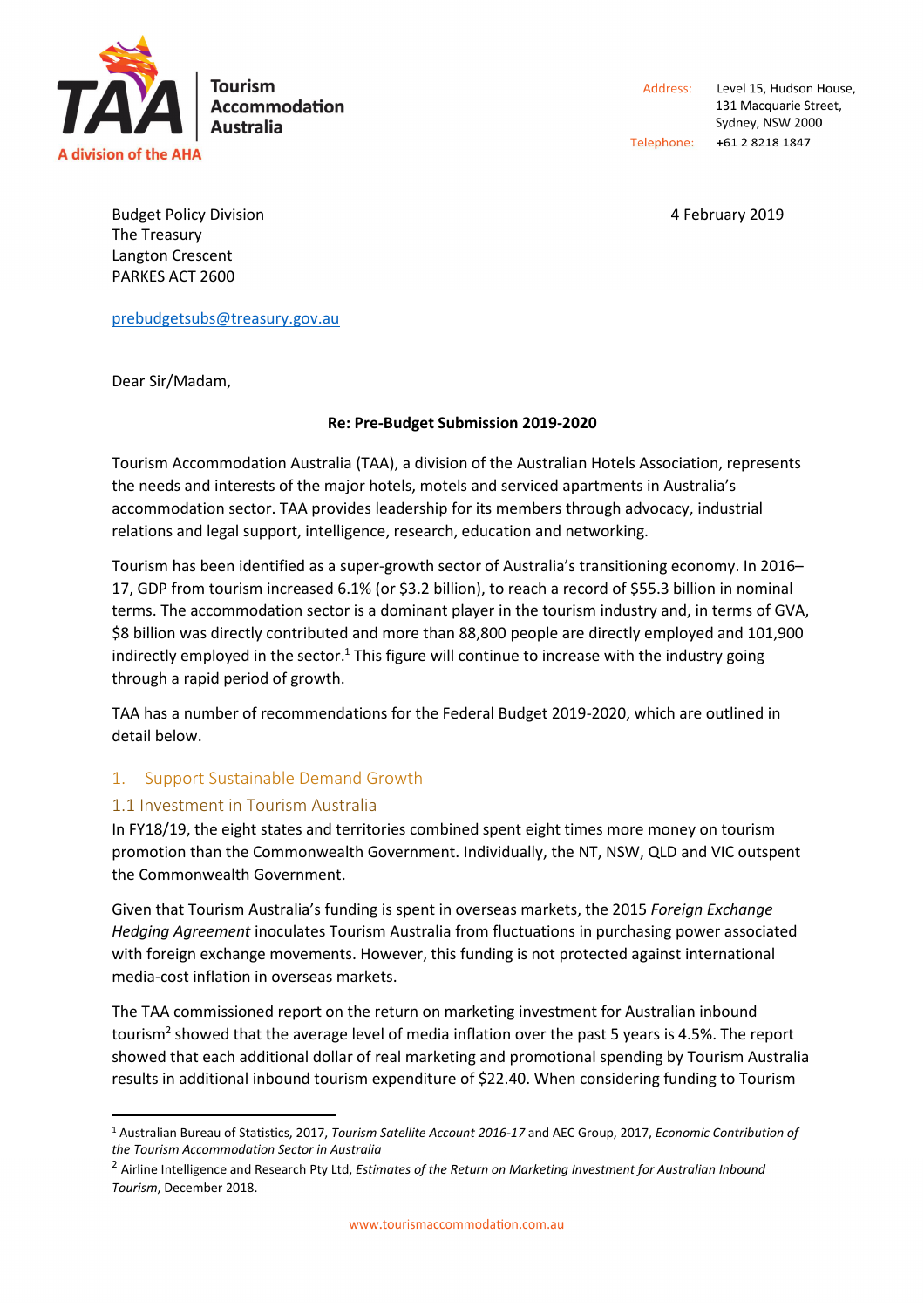

Australia, the Federal Government needs to consider the fact that media inflation is growing at between two to five times the CPI in Australia's key and growing tourism markets. This significantly impacts upon the real output and reach of Tourism Australia's marketing campaigns, and the ability to grow inbound tourism demand.

## 1.2 Business Events

The national business events bid fund support bids for new, high-value international incentive, association, and exhibition events. In having a formal federal fund in addition to state government funds, Australia is reacting to a growing global trend towards direct financial support for major business events. However, this funding amount is absorbed within Tourism Australia's budget.

The Association of Australian Convention Bureau research from 2018 shows that 12% of international association conventions bids due to be held over the next decade to 2025 were lost due to stronger financial incentives offered by our competitors.<sup>3</sup> The current bid fund has proved successful and helps mitigate against the high cost of doing business in Australia.

### *TAA recommendations:*

- *Ensure funding for Tourism Australia is protected against international media-cost inflation thus supporting the effective leveraging of marketing campaigns in key markets.*
- *Commit to further expanding and maintaining the business events bid fund, which is critical in ensuring we remain competitive in attracting high-yielding business events.*

## 2. Drive Continued Improvements in Access

## 2.1 Working Holiday Makers

Apart from explicit visa application fees, the real costs of visas also include biometrics fees, Visa Application Centre fees, Passenger Movement Charge (PMC), and courier fees for any paper-based applications. A key consideration in Australia's overall competitiveness as a destination for Working Holiday Makers (WHMs) is the cost of visa fees and supplementary charges, along with visa processing times. TAA research on *Visa Competitiveness in Asian markets* showed that visa fees are amongst the least competitive and processing times are also relatively uncompetitive, when compared to other destinations. *Our research also showed that when all fees are added, including passenger movement charges, Australia is amongst the countries that have the most expensive visa costs, along with the UK.*<sup>4</sup>

The Government increasing the PMC from \$55 to \$60 confirms it as the most expensive short haul charge in the world and the second highest long haul charge. This situation is likely to worsen as visa changes are linked to Consumer Price Index (CPI) increases.

## 2.2 Aviation Access

l

The Australian Government has negotiated over 100 bilateral air services agreements and associated arrangements. These agreements have been instrumental in supporting continued visitor growth and access.

<sup>3</sup> Association of Australian Convention Bureaux, *AACB Submission to the Beyond Tourism 2020 Steering Committee*, 26 April 2018, https://aacb.org.au/Beyond%20Tourism%202020.

<sup>4</sup> Tourism Accommodation Australia, *Visitor Visas for Asian Markets: Comparison Between Australia and Key Competitors*, May 2018.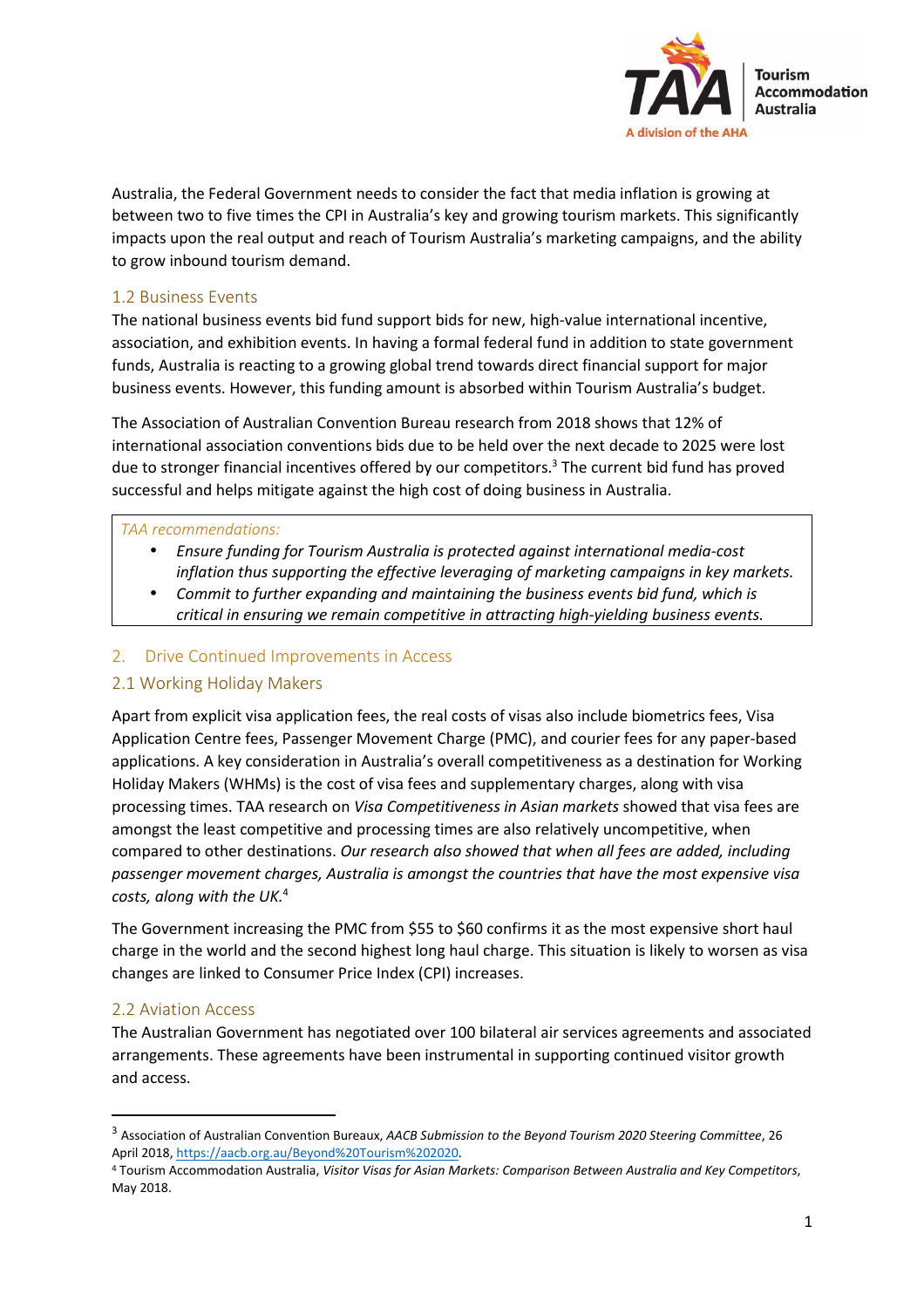

A separate funding source for airports is needed to continue support for visitor growth. This would require input from the Federal Government and the relevant State Government and airport organisations. Improved resourcing of airports would also have the benefit of improving and opening up trade routes and regional destinations.

#### *TAA recommendations:*

- *Maintain the inclusive nature of the WHM visa but improve its competitiveness in terms of processing times.*
- *Commence benchmarking all visitor visa fees and charges and processing times to ensure we remain competitive.*
- *Establish a separate funding source for airports with input from multiple sources to ensure that airports can continue to provide the capacity and facilities to service the growing number of visitors.*

### 3. Investment and Regulation

The 2018-19 Mid-Year Economic and Fiscal Outlook (MYEFO) contained ongoing commitments to infrastructure support as part of the national infrastructure plan, including commitments to Western Sydney Airport, Melbourne Airport Rail Link, and the Bruce Highway. The City Deals and Regional Deals are central in providing the funding and support for essential tourism infrastructure.

### 3.1 Investment in data

Government visitor economy data is an important resource for all tourism stakeholders. It is required to track performance across metropolitan and regional localities; assess the impact of government policy; and provide investors with the critical information they need to assess the market and make decisions.

TAA welcomed the appointment of STR to produce the Australian Accommodation Monitor (AAM), which filled the gap particularly in regional accommodation metrics, but we would like to see ongoing support guaranteed for this vital dataset. We value the continued investment in the National Visitor Survey and the International Visitor Survey and support the continuing investment and long term commitment to alternative data sources that provide timely tourism metrics.

#### 3.2 Regulation of Unregulated Accommodation

There are issues of tax avoidance in the short stay accommodation market and the need for greater regulation to address obvious inequities that have emerged between unregulated and regulated accommodation providers, specifically around capital gains tax and income tax collection.

To that extent, we strongly support the ATO's extensive data-matching program to collect income tax from individuals who receive income from short term rentals during the 2016-17 to 2019-20 financial years and look forward to its extension beyond 2020.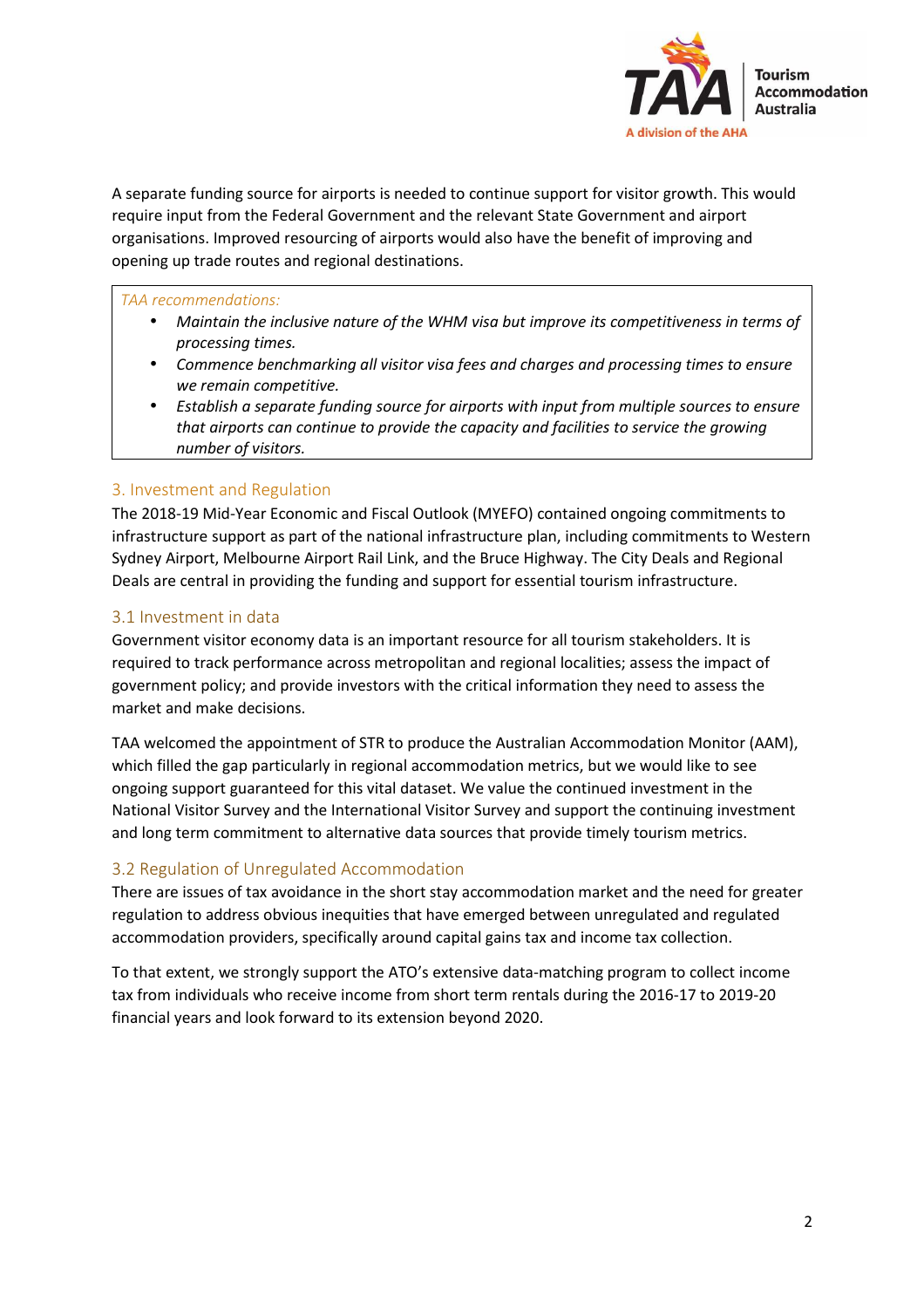

### *TAA recommendations:*

- *Continue to identify and provide funding support for key State infrastructure projects that are essential to visitor economy growth.*
- *Support the continuing investment in core visitor surveys and provide long term commitment to alternative data sources that provide timely tourism metrics.*
- *Continue to support the Australian Accommodation Monitor, essential to tracking performance in regional areas.*
- *Funding be made available for a continued commitment to ATO data matching beyond June 2020.*

# 4. Boost Regional Tourism performance

Regional tourism is underperforming. This underperformance is particularly noticeable in the dispersal of international visitors/visitor nights from key source markets, in regional expenditure by international tourists and in accommodation performance metrics.

Overall, Australia's regions attract less than one fifth of both international visitor nights and international visitor expenditure. For every month in Australia, international visitors spend less than one week beyond the capital cities, accounting for 15 cents out of every dollar spent. Growth of regional visitor economies is dependent on dispersing more international visitors beyond capital cities.

# 4.1 Regional Infrastructure

In the 2018-19 budget the Government committed to providing \$206.5 million over four years for round three of the *Building Better Regions Fund*, to support investment in community infrastructure and capacity building projects in regional areas. This includes \$45 million to improve tourism related infrastructure and supporting demand-driven projects which is of vital importance to increase regional dispersal and improve the capacity and attraction of regional visitor economies.

Programs such as Austrade and Tourism Australia's *Regional Tourism Infrastructure Investment Attraction Strategy 2016 – 2021* are important in facilitating regional investment. To be effective we would like to see resources and funding commitment to enable not just the promotion of regional areas, but the identification of projects and the development of market feasibilities to attract potential investors.

#### *TAA recommendations:*

- *Continue to provide funding under the Building Better Regions fund to facilitate growth in regional tourism infrastructure.*
- *Commitment via funding and resources to initiatives such as the Regional Tourism Infrastructure Investment Attraction Strategy 2016 – 2021, to enable not just the promotion of regional areas to investors, but the identification and support of marketready proposals.*

## 5. Allocate Resources to address Labour & Skills Shortages

As the tourism industry is in an unprecedented period of growth and has been identified as one of the super-growth sectors of Australia's transitioning economy, it is important that the industry – and the accommodation sector – are supported by a skilled and productive workforce. Ultimately, a twopronged approach is required to meet the skills shortages of the industry: create a pipeline of skilled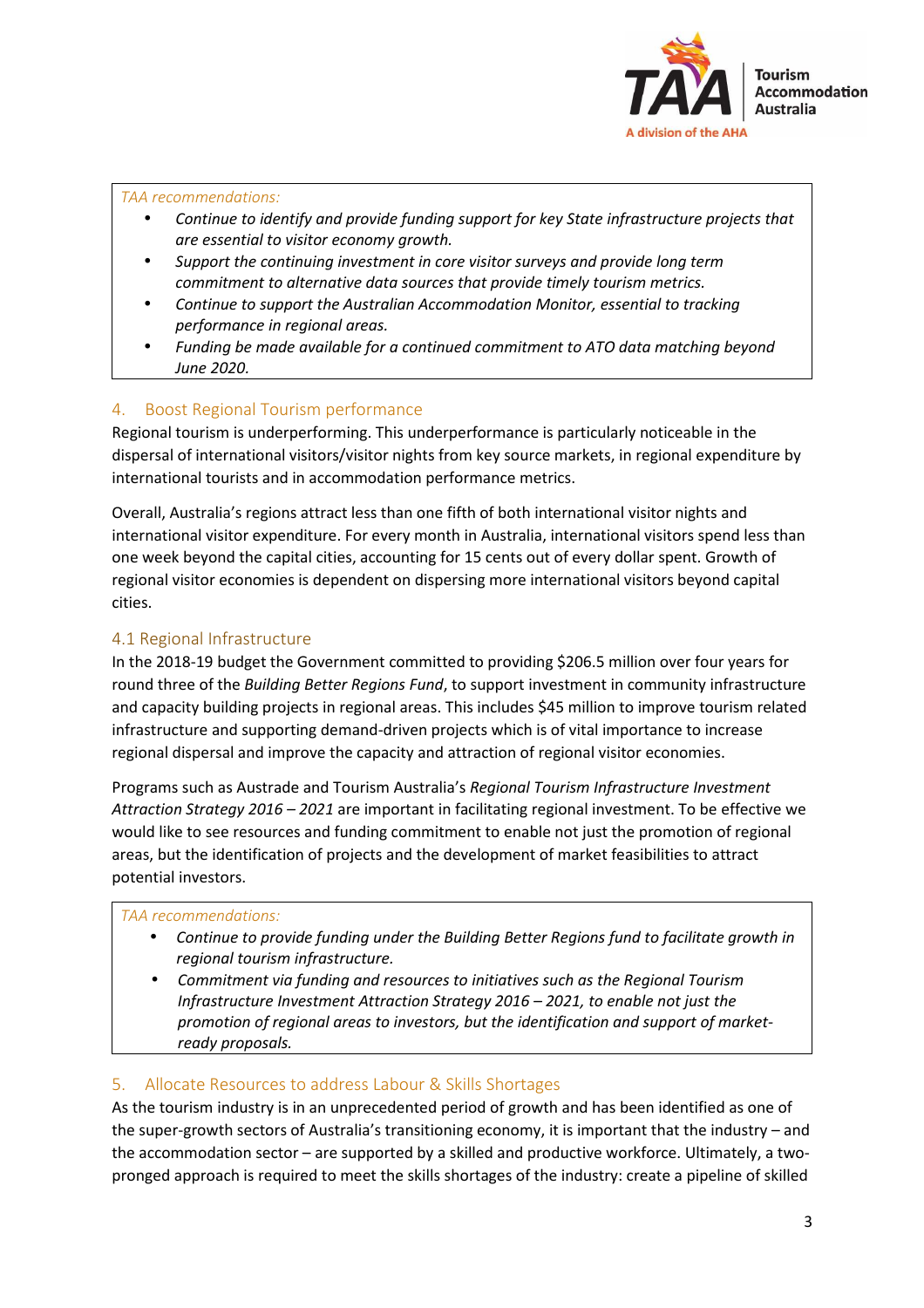

Australian workers and at the same time, enable employers who have acted with integrity to more easily access skilled migrant workers.

### 5.1 Better Resources and Funding for Training Australians

Over the last decade both Federal and State funding of Vocational Education Training (VET) has declined and student engagement with the sector has declined. Government has recognised the need to improve student and industry perceptions and engagement with the VET sector, and to that end a number of initiatives have been undertaken.

The introduction of the *VET Information Strategy*, with the tagline *Real Skills for Real Careers*, has been an important initiative. TAA supports the intent of this initiative, however it requires robust funding, complemented by better awareness from industry and comprehensive engagement with secondary schools. We recommend the expansion of the VET Information Strategy to a broader career development strategy.

The replacement program for VET FEE-HELP, VET Student Loans, is too restrictive. Other than for specified exceptions (e.g. aviation), there are three loan cap bands of \$5,075, \$10,150 and \$15,225 (indexed each year), based on cost of delivery. For students interested in studying qualifications related to the hospitality and tourism industry, accessing VET Student Loans is difficult and different states have different subsidies dependent on a number of factors such as prior qualifications.

This makes navigating the system difficult for students and often means that the funding gap is at least half – and sometimes more – for the qualifications in the hospitality and tourism sector. TAA recommends that there be a decrease in the funding gap between qualifications for the accommodation industry and VET Student Loans.

## 5.1.1 Apprenticeships and Traineeships

To fill skills gaps across a range of roles in the industry employers are re-introducing internships and traineeships to ensure attraction and retention of many employees. Incentives and initiatives are needed to both attract more Australians into the industry and encourage employers to take on apprentices and trainees.

We have welcomed the government initiative of directing funds from the Skilling Australians Fund (SAF) to foster the growth in apprenticeships. However, we remain concerned at the quantum of the SAF levy.

The accommodation sector has well documented skills shortages for both cooks and chefs, as well as a number of management and other positions. However, interest in apprenticeship pathways has declined as highlighted above due to poor perceptions of the industry as a career, funding gaps and poor career advice.

The *Australian Apprenticeships Incentives Programme* needs to recognise the barriers, in particular the decline and inconsistency in funding and the poor employer and apprentice incentives that exist to hire apprentices and trainees.

A number of changes to policy have contributed to the decline, specifically in the food trades:

• The moving of the Employer Commencement Incentive (\$1,500) from 3 months to 6 months is a deterrent as most of the employer's effort goes into the first three months of the apprentice's employment. For example, recruitment, induction and orientation etc.